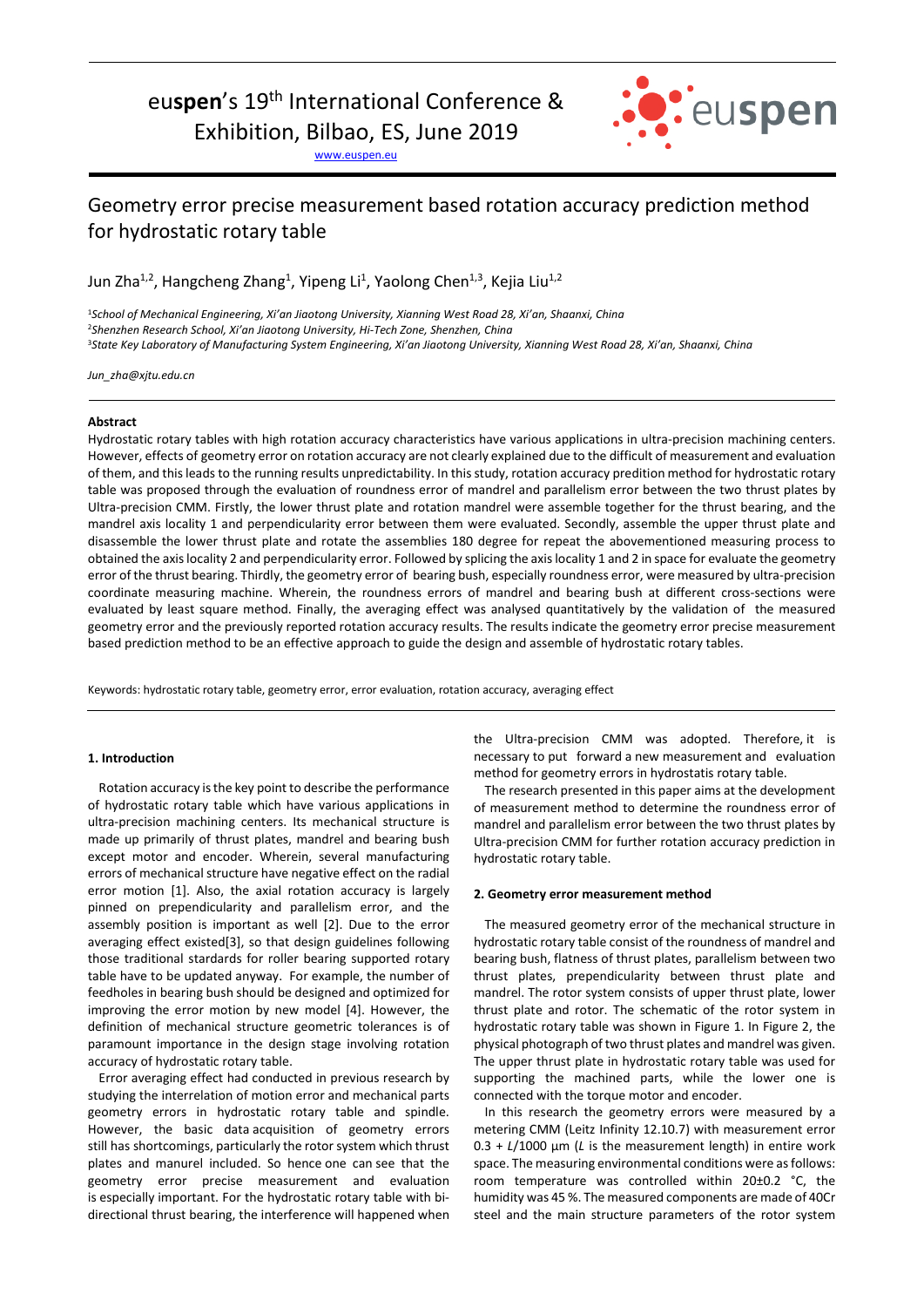were shown in Table 1. Three times measurement for each measurement sites were conducted by continuous contact scanning or non-continuous point contacts method, the averaged values were employed to evaluate the geometry errors.



**Figure 1.** Schematic of the rotor-system in hydrostatic rotary table



**Figure 2.** Thrust plates and mandrel in hydrostatic rotary table

|              | Table 1 Main structure paremeters of rotor system in hydrostatic |  |  |
|--------------|------------------------------------------------------------------|--|--|
| rotary table |                                                                  |  |  |

| Component                      | Value     |  |
|--------------------------------|-----------|--|
| Diameter of mandrel            | 150 mm    |  |
| Inner diameter of bearing bush | 150.04 mm |  |
| Diameter of upper thrust plate | 310 mm    |  |
| Diameter of lower thrust plate | 220 mm    |  |

#### *2.1. Bidirectional thrust bearing*

The bidirectional thrust bearing was divided into two sub-rotor system for further measuring due to the structure interference. Where the lower and upper thrust plates are installed with the mandrel in two different measurement processes, respectively, as Figure 3 and 4 shown. The sub-rotor system 1 (lower thrust plate and mandrel) was fixed on the machine worktable by an anxiliary tool. Three sites (l1, l2 and l3) were selected for coordinate values acquisition further for flatness error evaluation by continuous contact scanning method. Also, for roundness error evaluation three sites (m1, m2 and m3) were selected on the mandrel. The flatness error of the lower thrust plate and roundness error of the mandrel were calculated by least square method based on the profile data. In addition, in order to ensure consistency of the mounting position of the two thrust paltes and mandrel, the corresponding position of all bolts were recorded to guarantee the validity of the calculated geometry errors.

In Figure 4, the sub-rotor system 2 (upper thrust plate and mandrel) was fixed on the machine worktable by hot melt adhesive to minish the disadvantage of installation deformation. Three sites (u1, u2 and u3) were selected on upper thrust palte and three sites (m4, m5 and m6) were selected on mandrel for flatness and roundness measurement, respectively.



**Figure 3.** Geometry error measurement of lower thrust plate and mandrel



**Figure 4.** Geometry error measurement of upper thrust plate and mandrel

# *2.2. Journal bearing*

Roundness error of the mandrel can be evaluated according to the measured coordinate data (combination of m1, m2 and m3, or m4, m5 and m6) of the aforementioned measurement processes. Taking into account the impact of oil-returning slots on bearing bush, a non-continuous point contacts method was employed for coordinate date acquisition of the upper and lower lands, as shown in Figure 5.

## **3. Geometry error measurement results and discussion**

After the measurement conducted as the Figure 3 shown, the evaluated flateness of lower thrust plate was given in Figure 6. Subsequently, the mandrel axis locality of sub-rotor system 1 can be fitted. Repeat the whole process of the error calculation, the flatness of upper thrust plate (as shown in Figure 7) and mandrel axis locality of sub-rotor system 2 (according the measured data of m4, m5 and m6) can be draw.The calculated flatness error of lower and upper thrust plates were 8.6μm and 6.1μm, respectively. Set the mandrel axis locality as the datum, the prependicularity error in sub-rotor system 1 and 2 were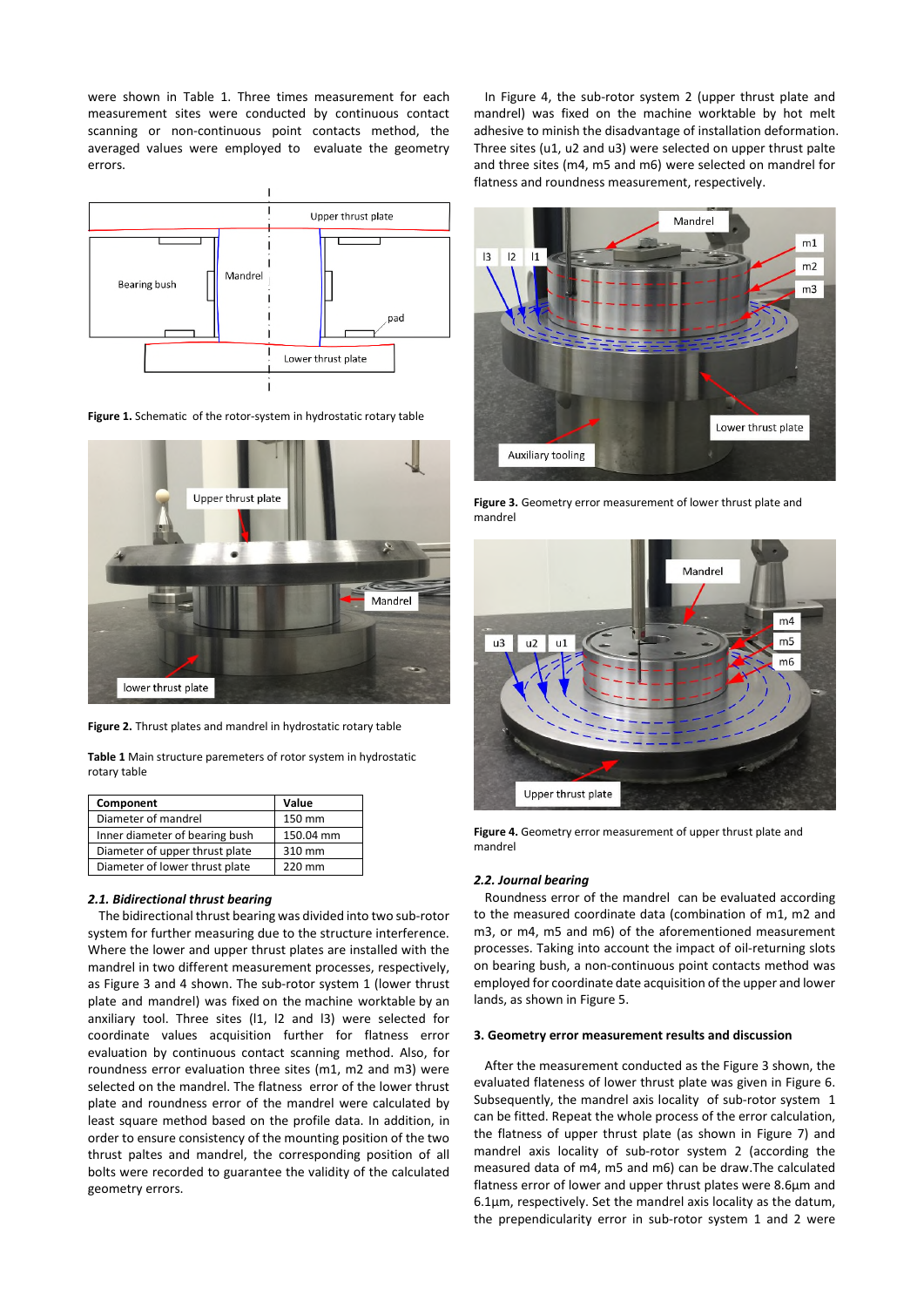21.0μm and 14.0μm, respectively.Also, it can be calculated that the roundness of mandrel on three different cross-sections (m1, m2 and m3) were 2, 2.1 and 2.2 µm, respectively. The roundness error of bearing bush in cross-section b1 and b2 are 7.2um and 5.9um, respectively.



**Figure 5.** Roundness error measurement of bearing bush







**Distribution of measured points** 

**Figure 7.** Flatness error of upper thrust plate

In order to obtain the parallelism error between the upper and lower thrust plates, it is essential to accurately set the two subrotor-system on the same datum according to the mandrel axis locality. Since the mandrel axis of the two sub-rotor systems do not coincide with each other, the angle between their direction vectors existed. To make the direction vectors parallel to each other, which means splicing the axis locality 1 and 2 together, so it is necessary to rotate the coordinates of the profile data of one sub-rotor system to specific angle. The result indicates that parallelism error between two thrust plates was 28 µm, as shown in Figure 8.



**Figure 8.** Parallelism error between the two thrust plates

Numerical experiment result shows that on the basis of the existing installation position, rotate the upper thrust plate 228° anticlockwise the optimal parallelism error obtained. The result indicates that the parallelism error between the two thrust plates can be optimized to 12 um, as shown in Figure 9



**Figure 9.** Results of geometric error

Error averaging coefficient was defined as the ratio of rotation accuracy to geometry error. Previous research reported that the axial rotation accuracy was 0.07 µm [2], which indicated the coefficient can be reached to more than 0.058 only considering the parallelism error in hydrostatic rotary table. In turn, the rotation accuracy can be predicted after the geometry error of assembled components were measured and evaluated. Measured radial rotation accuracy will be published later and the error averaging coefficient in journal bearing will be analyzed further.

#### **4. Conclusions and future works**

A ultra-precison CMM based measurement method to determine the geometry error of components for further rotation accuracy prediction in hydrostatic rotary table was